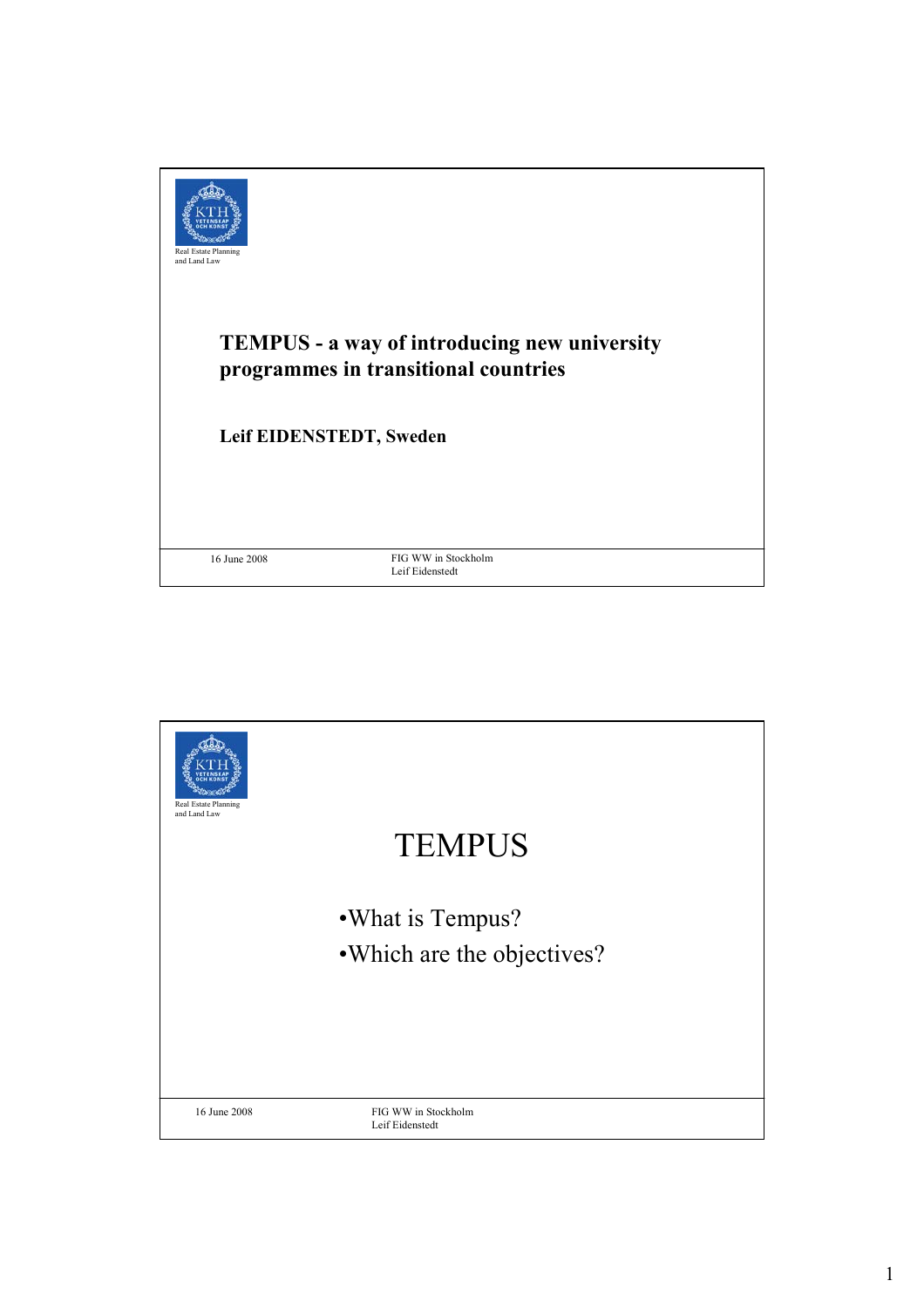

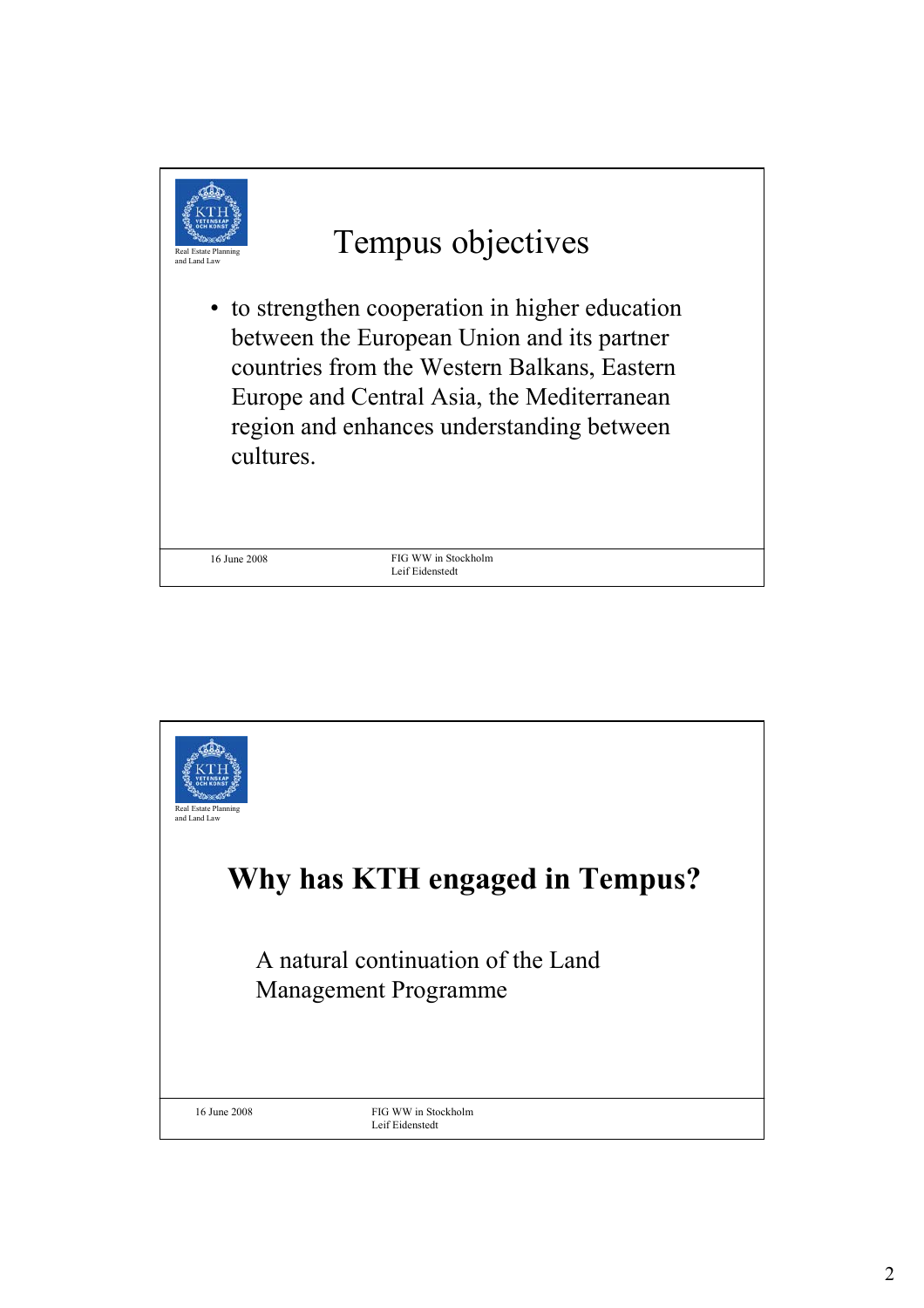| Real Estate Planning<br>and Land Law | Partner countries                      |      |
|--------------------------------------|----------------------------------------|------|
|                                      | • Belarus                              | 2005 |
|                                      | • Uzbekistan                           | 2006 |
|                                      | • Armenia                              | 2007 |
|                                      | · Moldova                              | 2007 |
|                                      | • Serbia                               | 2007 |
|                                      |                                        |      |
| 16 June 2008                         | FIG WW in Stockholm<br>Leif Eidenstedt |      |

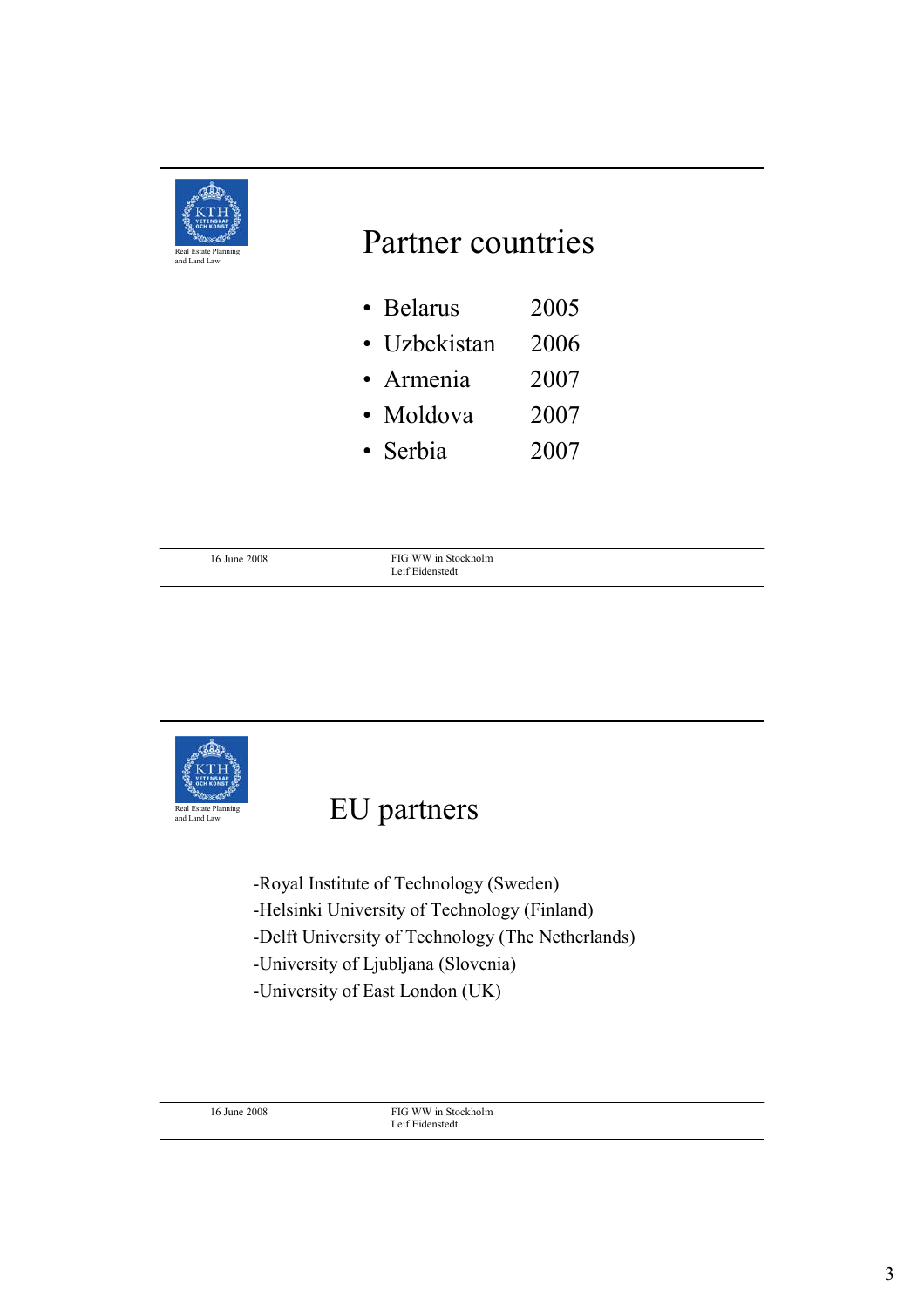

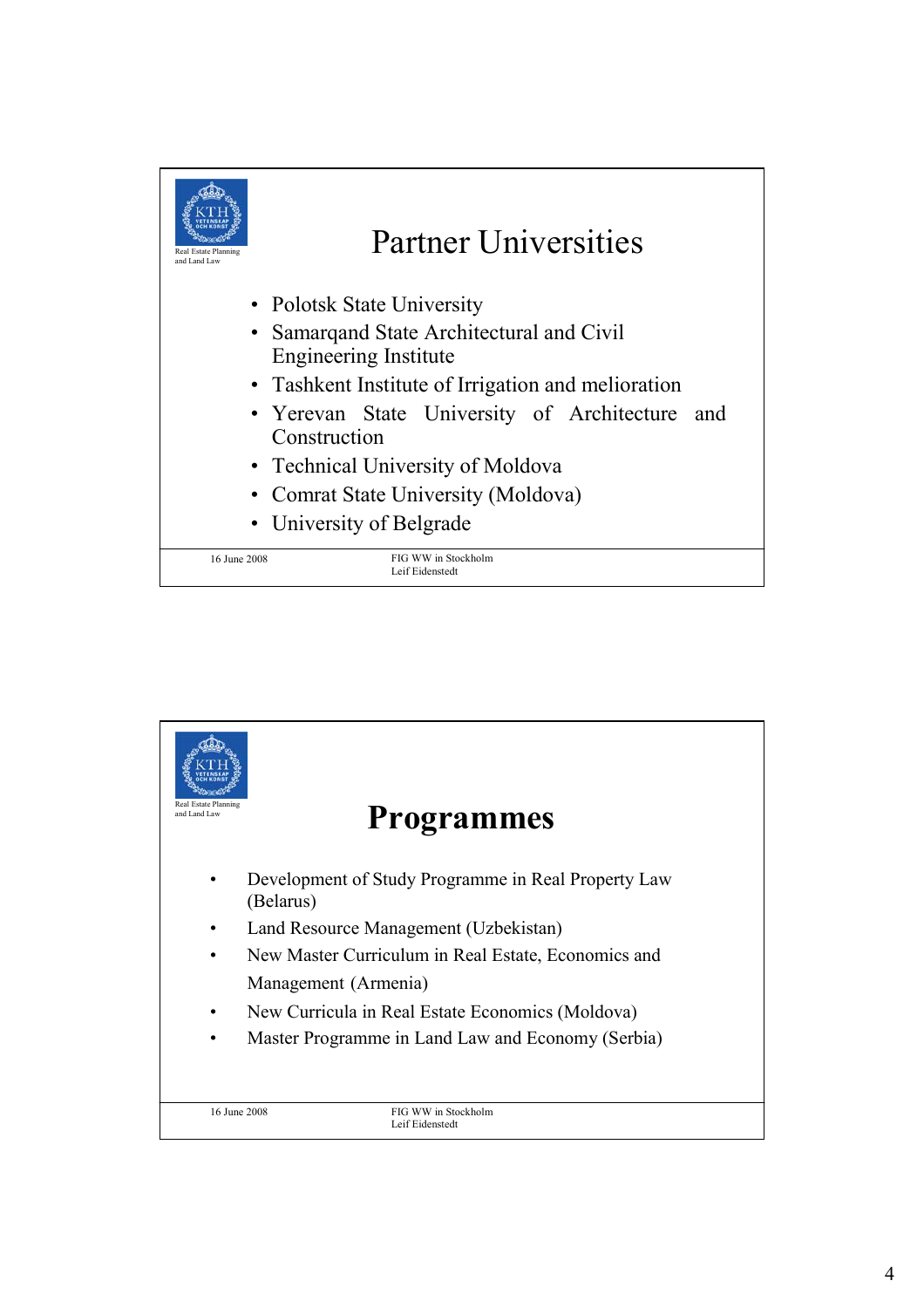

![](_page_4_Picture_1.jpeg)